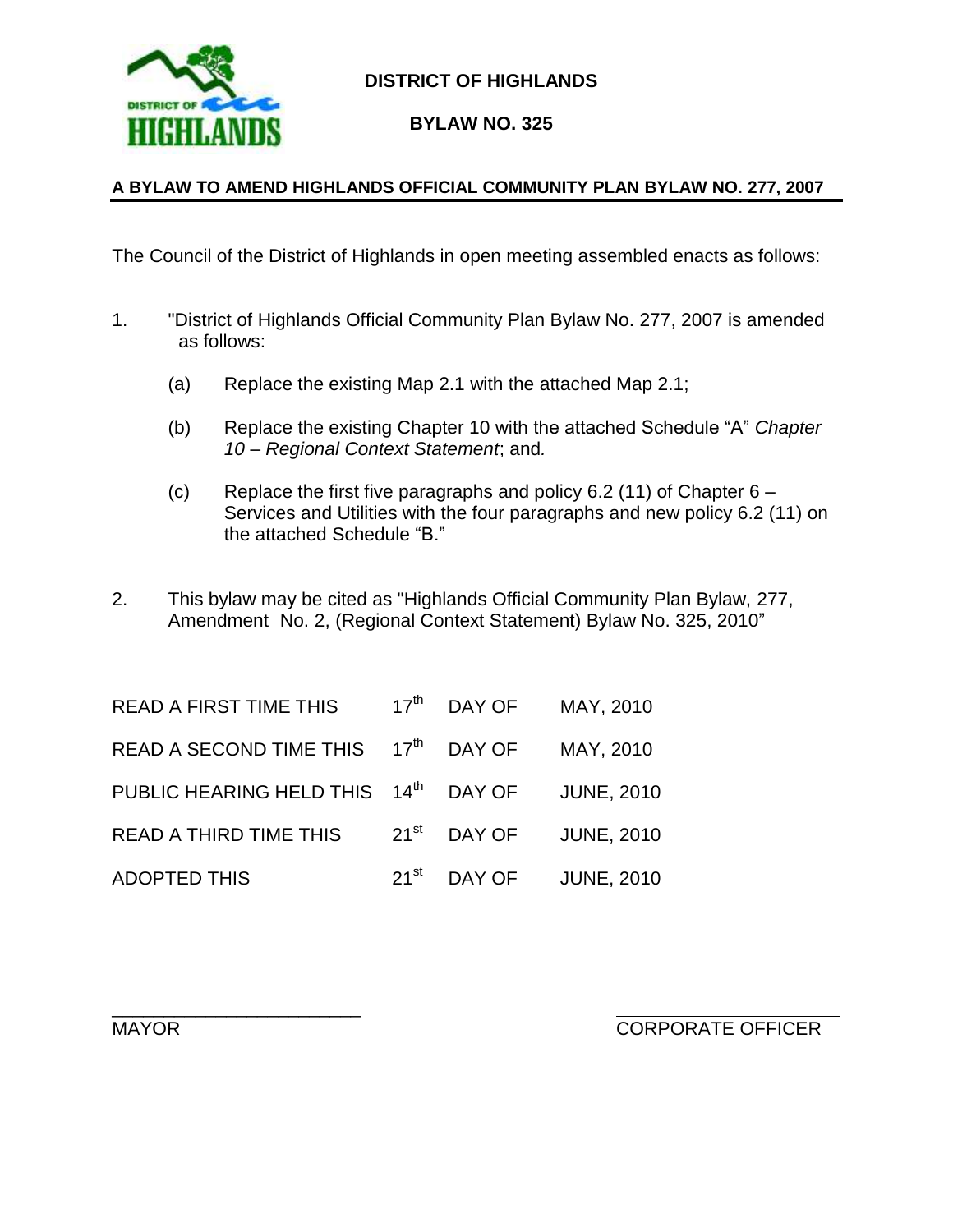## **Schedule A**

## Chapter 10 – Regional Context Statement

The Board of the Capital Regional District formally approved a Regional Growth Strategy (RGS) in August 2003. The District of Highlands is a signatory to the RGS. As a partner, Highlands has established its commitment to the following:

- To plan and manage growth in a collaborative manner by participating in achieving the regional vision and the strategic initiatives
- To consider the cross-boundary impacts of all development-related decisions
- To work toward a more sustainable region by considering the environmental, economic and social implications of local government decisions.

The *Local Government Act* requires municipalities to adopt a "regional context statement." This statement must identify the relationship between an OCP and the content of the RGS and, if applicable, must specify how the OCP will be made consistent with the RGS over time.

Regional context statements are a key implementation mechanism for the RGS. They also protect a municipal council's authority to make local planning decisions while ensuring that the council and the regional board agree upon matters of legitimate regional interest. While the RGS is not binding on the member municipalities, the regional context statements are.

Table 10.1 shows how Highlands' OCP coincides and is generally consistent with the RGS.

#### **Regional Context Statement - Objectives**

- To plan and manage growth in a collaborative manner by participating in achieving the regional vision and the strategic initiatives
- To consider the cross-boundary impacts of all developmentrelated decisions
- To work toward a more sustainable region by considering the environmental, economic and social implications of local government decisions.

#### **Regional Context Statement - Policies**

- 1. Map 2.1 shows the Highlands Servicing Area or Boundary. This area in its entirety become part of Regional Urban Containment and Servicing Policy Area in February 2009.
- 2. Once this regional context statement is accepted by CRD Board, the District of Highlands will not permit amendments to expand its Servicing Boundary except to address pressing public health and environmental issues, to provide fire suppression or to service agriculture.
- **3.**The District will review Policies 10.1 and 10.2 as part of the comprehensive 5-year review of the Regional Growth Strategy.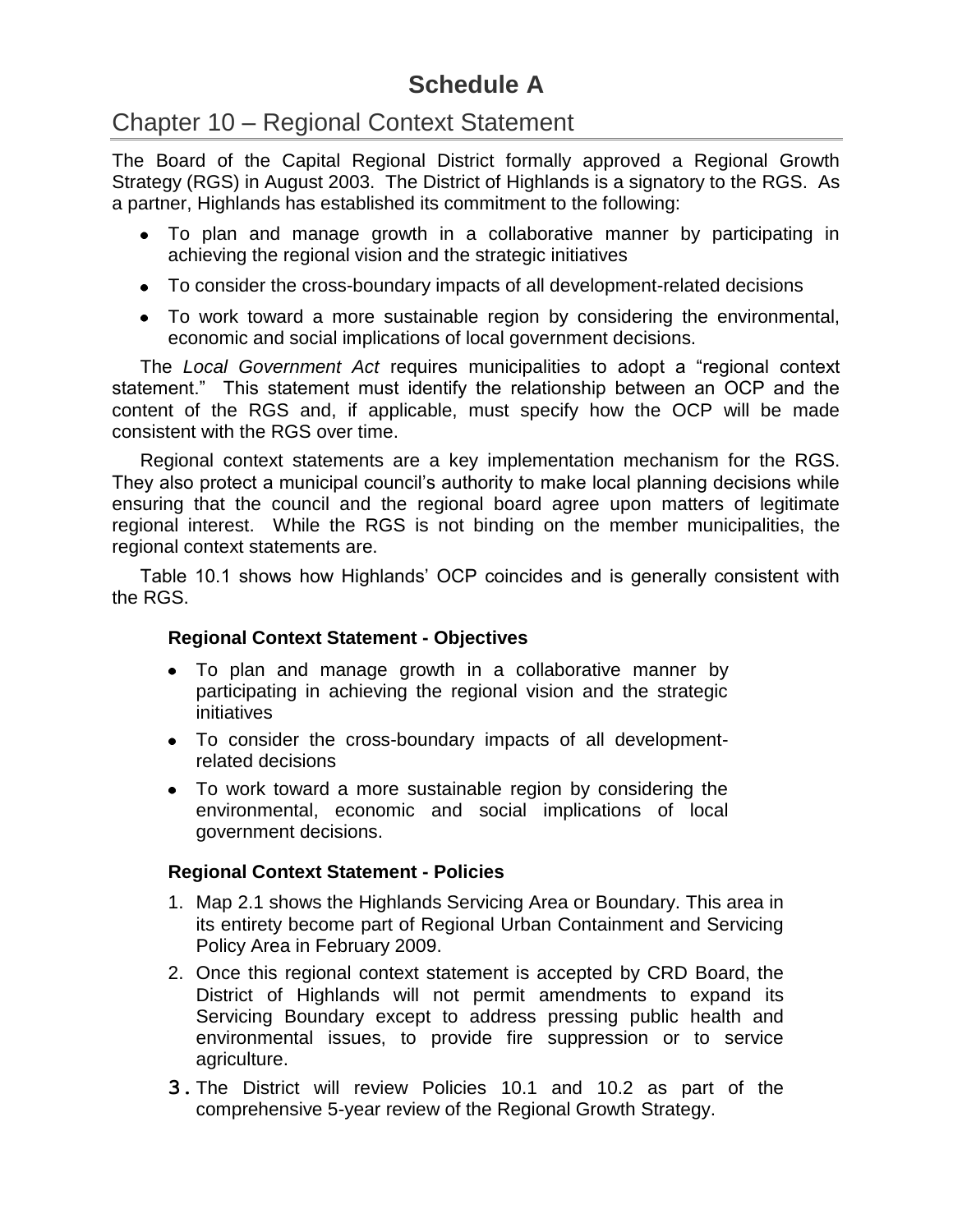# **Table 10.1**

| <b>RGS Strategic Directions</b>                          | <b>Consistencies</b>                                                                                                                                                                                                                                                                                                                                                                                                                                                                                                                                                                                                                                                                                                                                                                                                                                                                                                                                                                                                                                                                                                                                                                                                                                                                                                                                                                                                                                                                                                                                                                                                                                                                                                                                                                        | <b>Inconsistencies</b>                                       | <b>Resolution of Inconsistencies</b>                                                            | <b>Not Applicable</b> |
|----------------------------------------------------------|---------------------------------------------------------------------------------------------------------------------------------------------------------------------------------------------------------------------------------------------------------------------------------------------------------------------------------------------------------------------------------------------------------------------------------------------------------------------------------------------------------------------------------------------------------------------------------------------------------------------------------------------------------------------------------------------------------------------------------------------------------------------------------------------------------------------------------------------------------------------------------------------------------------------------------------------------------------------------------------------------------------------------------------------------------------------------------------------------------------------------------------------------------------------------------------------------------------------------------------------------------------------------------------------------------------------------------------------------------------------------------------------------------------------------------------------------------------------------------------------------------------------------------------------------------------------------------------------------------------------------------------------------------------------------------------------------------------------------------------------------------------------------------------------|--------------------------------------------------------------|-------------------------------------------------------------------------------------------------|-----------------------|
| 1.1 Keep Urban Settlement<br>Compact                     | This OCP establishes a Highlands Servicing Boundary shown in Map 2.1. This area became part of the<br>Regional Urban Containment and Servicing Policy Area (RUCSPA) in February 2009. The most significant<br>portion of land within the Servicing Boundary is designated Commercial Industrial, and is subject to a<br>development permit, "Highlands Commercial/Industrial Gateway Area." Another area is designated Bear<br>Mountain Comprehensive Development, and land areas that are within the Highlands Servicing Area are<br>zoned for residential, resort, and some golf course uses. Not all land designated Bear Mountain<br>Comprehensive Development is within the Highlands Servicing Area. The balance of the area: (a) has<br>been built out, (b) is designated institutional and owned by the municipality (municipal office location), (c) is<br>in the process of building to what its zone allows, or (d) is conservation land held by a three-party<br>covenant.<br>Development Permit Area 5 - Intensive Residential guides development in this area. Guidelines promote:<br>$\bullet$<br>clustering and screening by native vegetation of housing; maintenance of natural drainage patterns;<br>drought-resistant plantings; minimal alteration of natural features; maintaining or improving stormwater<br>runoff in order to protect ground and surface water; enhancement of riparian areas; conservation and/or<br>enhancement of identified green space areas; downward illumination; and design supporting transit.<br>Section 2.2 describes growth within Highlands to occur slowly, at a rate of approximately 15 new homes<br>per year.<br>Policy 2.2 (13) states: "All land use and design decisions will seek to prevent unplanned growth."<br>$\bullet$ |                                                              |                                                                                                 |                       |
| 1.2 Protect the Integrity of<br><b>Rural Communities</b> | Chapter 2 describes OCP Land Use Designations. The Park, Rural Residential and Rural designations<br>$\bullet$<br>comprise the vast majority of the Highlands (approximately 90%), and all seek to protect the rural<br>character.<br>The Rural and Managed Forest designations allow for agriculture and forestry, while the Rural Residential<br>and Institutional (where determined by zoning) designations allow for agriculture.<br>Policy 2.2 (2) encourages development applicants to explore various means to develop land that minimizes<br>impacts on the natural environment.<br>Policy 2.2 (9) encourages the retention of the visual landscape, including retention of naturally vegetated<br>buffer zones adjacent to parks and road rights-of-way.<br>Policy 2.2 (11) generally allows for public amenity proposals through rezonings. Appendix A elaborates by<br>$\bullet$<br>explaining that the basic premise of an amenity proposal is that the value of the additional density gained<br>by a developer through an amenity rezoning should be shared between the community and the developer.<br>Highlands has gained significant greenspace and park over the years for the region through its public<br>amenities policy.                                                                                                                                                                                                                                                                                                                                                                                                                                                                                                                                            |                                                              |                                                                                                 |                       |
| 2.1 Protect Regional Green<br>and Blue Space             | Chapter 4 discusses Parks and Trails. There is a list of policies with respect to Provincial and Regional<br>Parks and Trails. Policy 4.2 (1) indicates that the CRD Parks Master Plan and BC Parks should also be<br>consulted.<br>Unprotected Green Space Policy Areas as shown on Map 3 of the RGS fall under the jurisdiction of<br>Highlands development permit areas (RGS Action 2.1.2).                                                                                                                                                                                                                                                                                                                                                                                                                                                                                                                                                                                                                                                                                                                                                                                                                                                                                                                                                                                                                                                                                                                                                                                                                                                                                                                                                                                              | Map 4.1 of this OCP<br>shows park areas<br>within Highlands. | Highlands proposes to include all<br>park areas as shown on Map 4.1<br>of this OCP on RGS maps. |                       |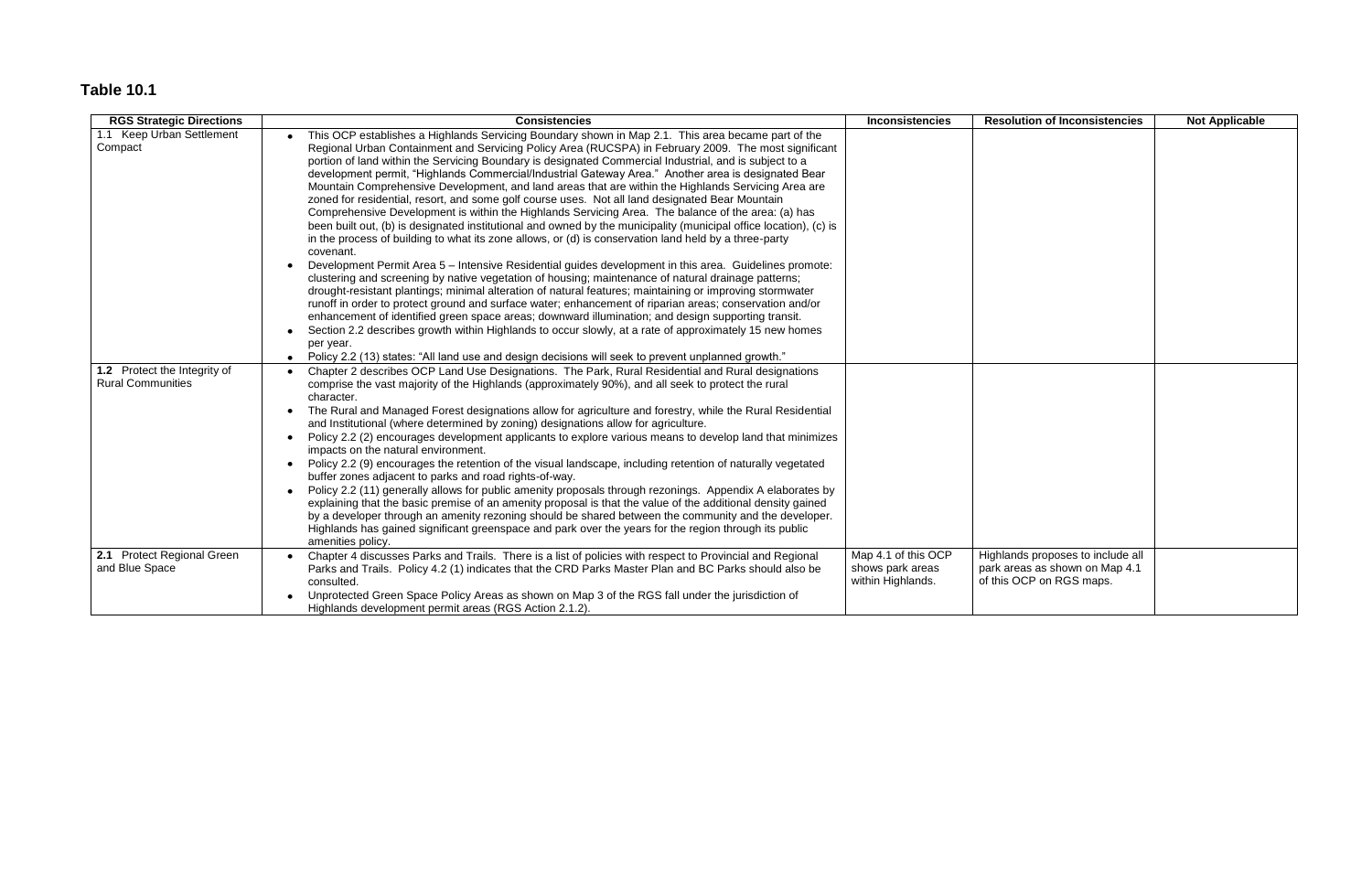| <b>RGS Strategic Directions</b> | <b>Consistencies</b>                                                                                                     | <b>Inconsistencies</b> | <b>Resolution of Inconsistencies</b> | <b>Not Applicable</b>    |
|---------------------------------|--------------------------------------------------------------------------------------------------------------------------|------------------------|--------------------------------------|--------------------------|
| 2.2 Manage Natural              | Section 2.1 draws attention to the importance of considering water in all land use decisions.                            |                        |                                      |                          |
| Resources and the               | Section 2.10 discusses the Managed Forest land use designation. An objective is, "To encourage good                      |                        |                                      |                          |
| <b>Environment Sustainably</b>  | forestry practices." Policy 2.10 (2) states that the District will seek to ensure long term protection of                |                        |                                      |                          |
|                                 | lands designated Managed Forest.                                                                                         |                        |                                      |                          |
|                                 | Policies 3.1 (2) and (3) encourage environmental information sharing, stewardship, and responsibility-<br>$\bullet$      |                        |                                      |                          |
|                                 | taking among the District, its residents and landowners, and environmental groups and agencies.                          |                        |                                      |                          |
|                                 | Section 3.2, Natural Hazard Conditions, discusses and provides policy direction for steep slopes.<br>$\bullet$           |                        |                                      |                          |
|                                 | Section 3.3 discusses Environmental Protection Areas, and sets out detailed policies for sensitive                       |                        |                                      |                          |
|                                 | vegetation, water features and riparian areas, and marine waters and shorelands. All of these policies                   |                        |                                      |                          |
|                                 | are further supported by Development Permit Areas (Chapter 9) for Steep Slopes, Water and Riparian                       |                        |                                      |                          |
|                                 | Areas, and Sensitive Vegetation, and are shown on Maps 9.1 and 9.2.                                                      |                        |                                      |                          |
|                                 | Section 6.2 discusses and sets policies for Water Supply and Well Protection.                                            |                        |                                      |                          |
|                                 | Policy 6.2 (3) states, "In considering land use activity or change, the District of Highlands will consider<br>$\bullet$ |                        |                                      |                          |
|                                 | the ability of surface water and groundwater to support human use without damaging ecosystems and                        |                        |                                      |                          |
|                                 | aquifers"                                                                                                                |                        |                                      |                          |
|                                 | Policy 6.2 (5) encourages the use of drought-resistant native plant species in order to reduce irrigation<br>$\bullet$   |                        |                                      |                          |
|                                 | need and to control potentially invasive specifies.                                                                      |                        |                                      |                          |
|                                 | Policy 6.2 (11) states that Map 2.1 shows Highlands' Servicing Boundary, which is consistent with the<br>$\bullet$       |                        |                                      |                          |
|                                 | Regional Growth Strategy.                                                                                                |                        |                                      |                          |
|                                 | Policy 6.3 (6) provides for the servicing by public sewers or an alternative method of sewage disposal,<br>$\bullet$     |                        |                                      |                          |
|                                 | which involves the use of reclaimed water, within the Bear Mountain Comprehensive Development                            |                        |                                      |                          |
|                                 | Area.                                                                                                                    |                        |                                      |                          |
|                                 | Policy 6.4 (1) supports reduction of waste, reuse of materials, recycling, and backyard composting.<br>$\bullet$         |                        |                                      |                          |
|                                 | Policy 6.4 (3) states that the District will actively pursue ways to allow for the conversion, and                       |                        |                                      |                          |
|                                 | rehabilitation of existing landfill, waste burning and demolition sites.                                                 |                        |                                      |                          |
| 3.1 Build Complete              | Lands designated as Bear Mountain Comprehensive Development meet criteria III in this section of the Regional            |                        |                                      | The vast majority of     |
| Communities                     | Growth Strategy. The zoning for this area allows for a mix of housing, employment, services and recreation.              |                        |                                      | Highlands is outside the |
|                                 |                                                                                                                          |                        |                                      | RUCSPA.                  |
| 3.2 Improve Housing             | Policy 2.2. (6) states, "Housing for people with special needs by reason of age, income or disability is                 |                        |                                      |                          |
| Affordability                   | encouraged to meet the community's anticipated needs."                                                                   |                        |                                      |                          |
|                                 | Policies 2.2 (17), (18) and (20) work together to allow for the possibility of secondary residences, with                |                        |                                      |                          |
|                                 | restrictions. This may only be considered once a reasonable understanding of the groundwater supply                      |                        |                                      |                          |
|                                 | for the Highlands has been undertaken, and a plan for "legalizing" all illegal suites is developed.                      |                        |                                      |                          |
| 4.1 Increase Transportation     | Section 5.2 discusses Roadside Trails, the objective of which is, "To develop and maintain a network of                  |                        |                                      |                          |
| Choice                          | roadside trails for a variety of means of non-motorized travel that is consistent with the character and                 |                        |                                      |                          |
|                                 | activities of the Highlands."                                                                                            |                        |                                      |                          |
|                                 | Considerations for transit with respect to land use are directed through policies 2.2 (21), 2.3 (5), 2.4 (3),            |                        |                                      |                          |
|                                 | 2.6 (3), and 2.7 (9). For the Commercial Industrial area, there is policy support to replace parking stalls              |                        |                                      |                          |
|                                 | with the provision of transit passes.                                                                                    |                        |                                      |                          |
|                                 | Policies in section 5.4 support public transit, and an arrangement with a private provider in order to                   |                        |                                      |                          |
|                                 | provide additional options for Highlanders.                                                                              |                        |                                      |                          |
| 5.1 Strengthen the Regional     | Uses allowed within Bear Mountain Comprehensive Development designated lands are intended for regional or                |                        |                                      |                          |
| Economy                         | greater market areas.                                                                                                    |                        |                                      |                          |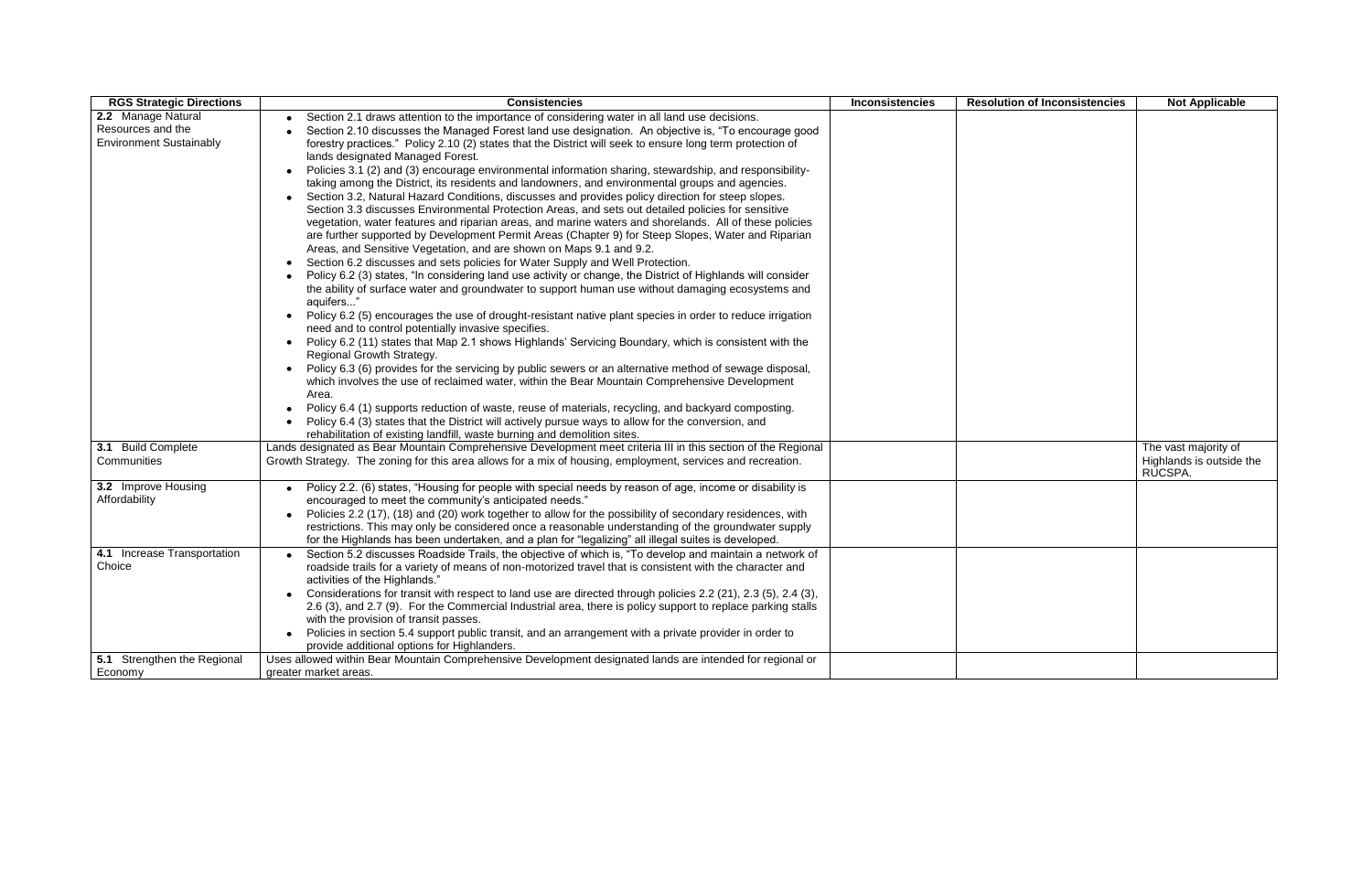## **Schedule B**

### Chapter 6 – Services and Utilities

The Highlands is a rural, self-reliant community and, in order to retain that rural character, help sustain the community and to keep costs under control, services provided by the District and other agencies must address the needs of the residents and landowners while remaining at modest levels.

The Regional Growth Strategy (RGS) was adopted in August 2003. The RGS establishes an "Regional Urban Containment Boundary and Service Policy Area" (RUCSPA). This has significance for development in the Highlands. Map 3 in the RGS shows the Regional Urban Containment and Servicing Policy Area. The strategy proposes no extension of urban-standard sanitary sewerage and water services beyond the boundary of this policy area "except to address pressing public health and environmental issues, to provide fire suppression or to service agriculture". Map 2.1 shows Highlands Servicing Area, which is consistent with the RUCSPA.

The availability of fresh drinkable water is a critical element for Highlands' residents. The vast majority of land uses are dependent on surface water or groundwater supplied through individually drilled and maintained wells.

There is a limited amount of information on the aquifers that supply groundwater to residents and businesses, although it is known that recharge is primarily through fractures and breaks in the bedrock, leading to outflow in wetlands and streams that eventually drain to the ocean. During the planning process there were concerns regarding the Highlands' aquifers. These included concerns related to the impacts of additional development, inappropriate land use practices, inadequate waste treatment, and improperly constructed or abandoned wells. There were also concerns related to the quantity of available water, the cumulative impact of exceptionally dry seasons, and the long term impacts of global warming and climate change.

#### *Policy 6.2 (11):*

Map 2.1 shows Highlands' Servicing Area (or Boundary), which is consistent with the Regional Growth Strategy's Regional Urban Containment and Servicing Policy Area.